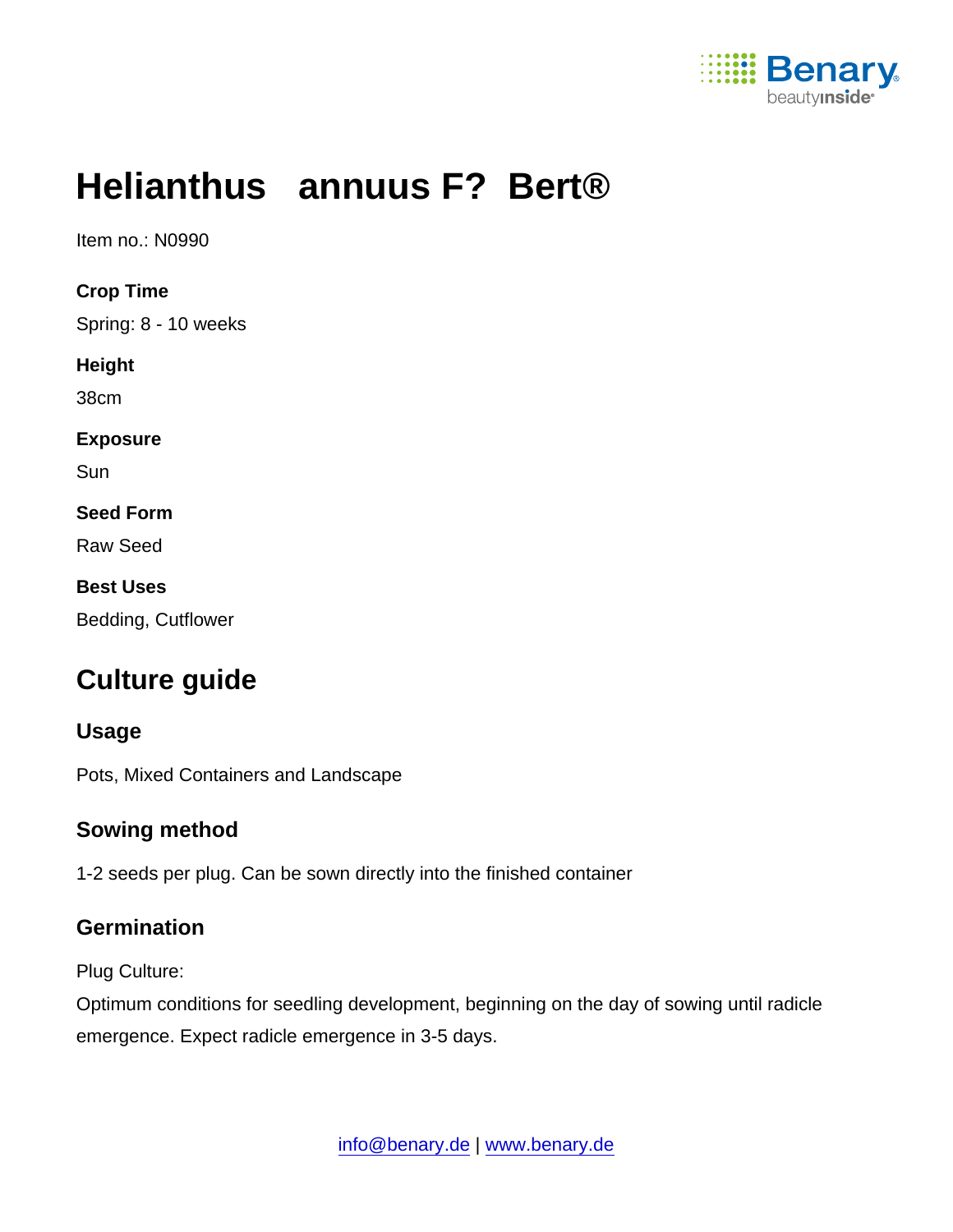

#### **Media**

Plug Culture:

Saturate (5) for the first 2-3 days and then reduce the moisture level to moist (3) on day 4. On day 10 reduce the media moisture further to a medium (2). Alternate between wet (4) and medium (2), allowing the media to approach a medium (2) before re-saturating to wet (4). Growing On:

Alternate between moisture levels wet (4) and medium (2). Allow the media to reach a moisture level medium (2) before re-saturating to a wet (4). Never allow the media to dry out completely since yellowing of the lower leaves can occur.

### **Temperature**

Plug Culture:

70-75 °F (21-24 °C) until day 5 and then reduce to 68-70 °F (18-20 °C). Temperatures below 54 °F (12 °C) will result in slow and uneven germination.

Growing On:

59-64 °F (15-18 °C) nights, 64-70 °F (18-21 °C) days. An ADT (average daily temperature) of 67 °F (19 °C) will give the fastest finished crop.

Stage I Starts with the radicle breaking through the testa. The roots are touching the medium. Ends with fully developed cotyledons.

Stage II Starts from fully developed cotyledons. Ends with the fully developed true leaf or true leaf pair.

Stage III Starts from the fully developed true leaf or true leaf pair and ends with 80% of the young plants being marketable.

Stage IV All young plants are ready for sale and in the process of being hardened off. This stage lasts about 7 days.

The cultural recommendations are based on results from trials conducted under Central European conditions. Different conditions in other parts of the world may lead to deviations in